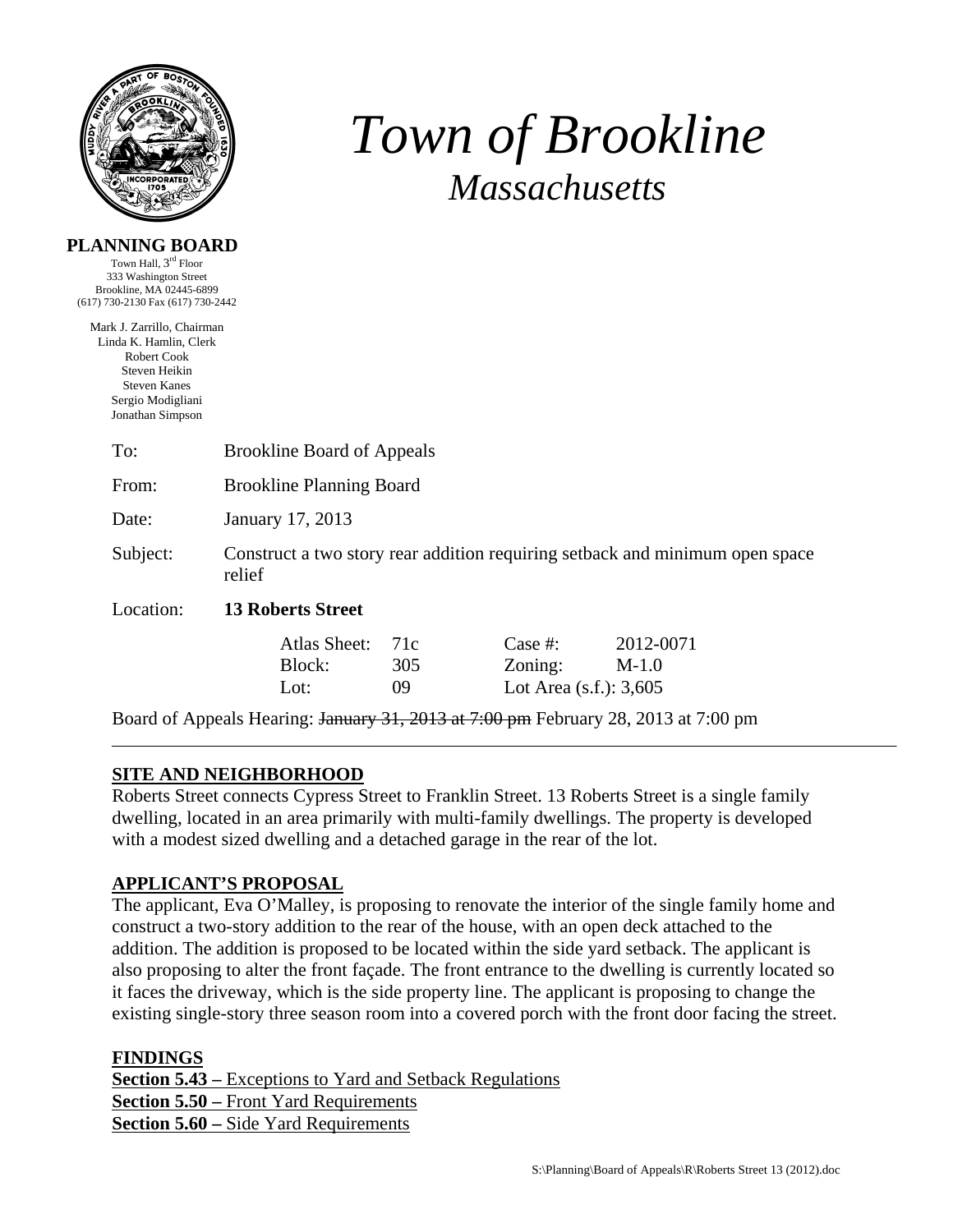| <b>Dimensional Requirements</b> | <b>Required</b> | <b>Existing</b> | <b>Proposed</b> | <b>Relief</b>                 |
|---------------------------------|-----------------|-----------------|-----------------|-------------------------------|
| <b>Front Yard Setback</b>       | 15'             |                 |                 | Pre-existing<br>Nonconforming |
| <b>Side Yard Setback</b>        | $7.5^{\circ}$   | າ'              | $2^{\epsilon}$  | Special Permit*/<br>Variance  |

\* Under *Section 5.43*, the Board of Appeals may waive yard and setback requirements if a counterbalancing amenity is provided.

## **Section 5.91 –** Minimum Usable Open Space

The applicant was cited for relief to the zoning requirement for this section of the Zoning Bylaw, but according to calculations supplied by the applicant, the property is in compliance with this regulation.

| Dimensional Requirements  | <b>Required</b> | <b>Existing</b> | <b>Proposed</b> | <b>Relief</b> |
|---------------------------|-----------------|-----------------|-----------------|---------------|
| <b>Useable Open Space</b> | 496 s.f.        | 793 s.f.        | $645$ s.f.      | Complies      |

## **Section 8.02.2 –** Alteration or Extension

A special permit is required to alter a pre-existing non-conforming structure or use.

## **PLANNING BOARD COMMENTS**

The Planning Board supports the requested relief to allow the applicant to construct the proposed addition and alter the front façade. The façade alteration will better orient the dwelling towards the street and will enhance the streetscape. The proposed addition will add living space to the dwelling and will not be visible from the street. The Board recommends that the applicant install landscaping in the form of a grassy area off of the proposed deck and additional plantings to beautify the property, as a counterbalancing amenity, required for the approval of a Special Permit.

### **Therefore, the Planning Board recommends approval of the plans by LI Designs, LLC, dated 1/10/13, subject to the following conditions:**

- 1. Prior to the issuance of a building permit, the applicant shall submit final plans and elevations subject to the review and approval of the Assistant Director of Regulatory Planning.
- 2. Prior to the issuance of a building permit, the applicant shall submit a final landscape plan indicating all counterbalancing amenities, including a rear property line fence, subject to the review and approval of the Assistant Director of Regulatory Planning.
- 3. Prior to the issuance of a building permit, the applicant shall submit to the Building Commissioner for review and approval for conformance to the Board of Appeals decision: 1) a final site plan stamped and signed by a registered engineer or land surveyor; 2) final building elevations; and 3) evidence that the Board of Appeals decision has been recorded at the Registry of Deeds.